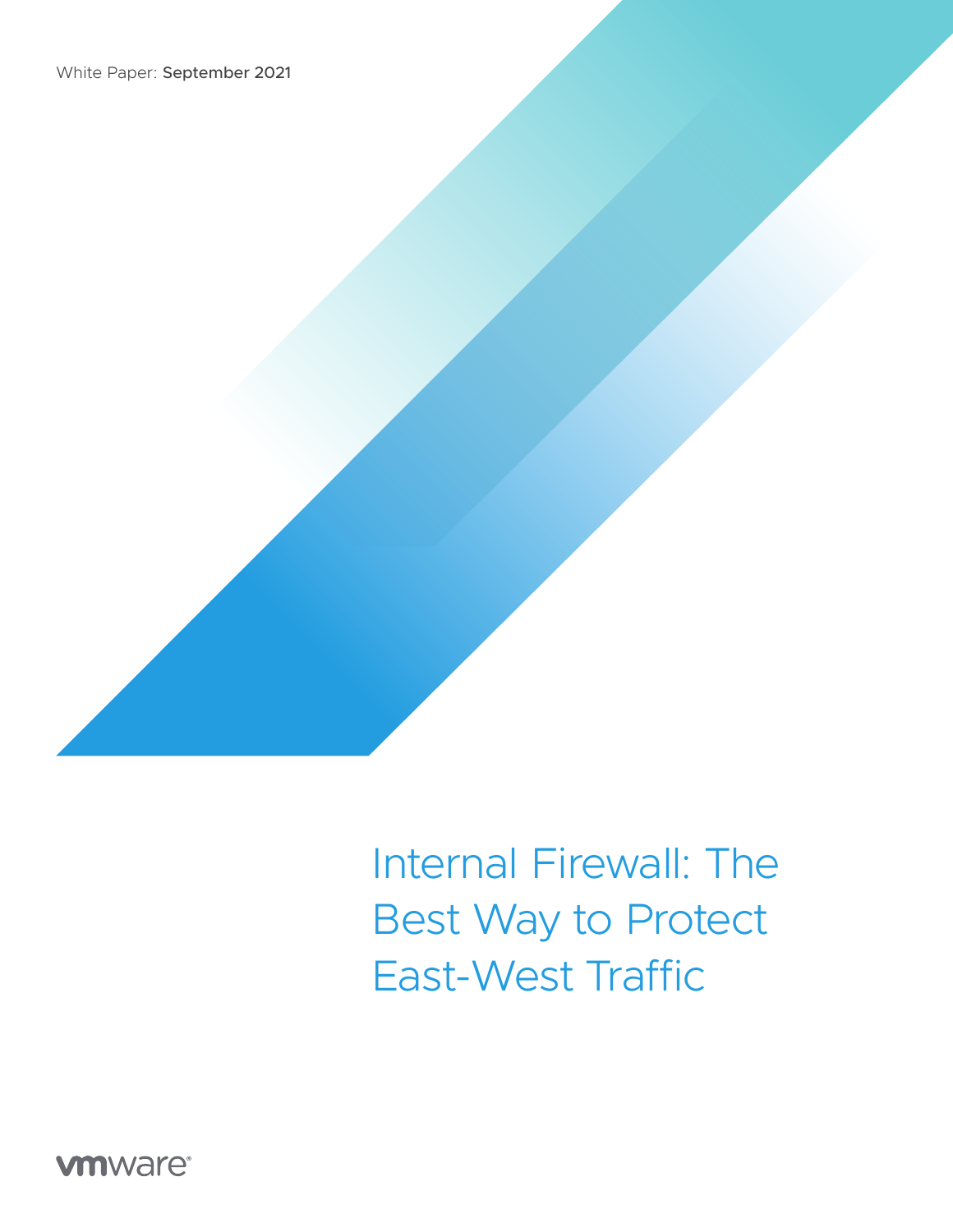## Table of contents

| Simplifying security architecture, scaling operatons and supportiing |
|----------------------------------------------------------------------|
|                                                                      |

# **vmware®**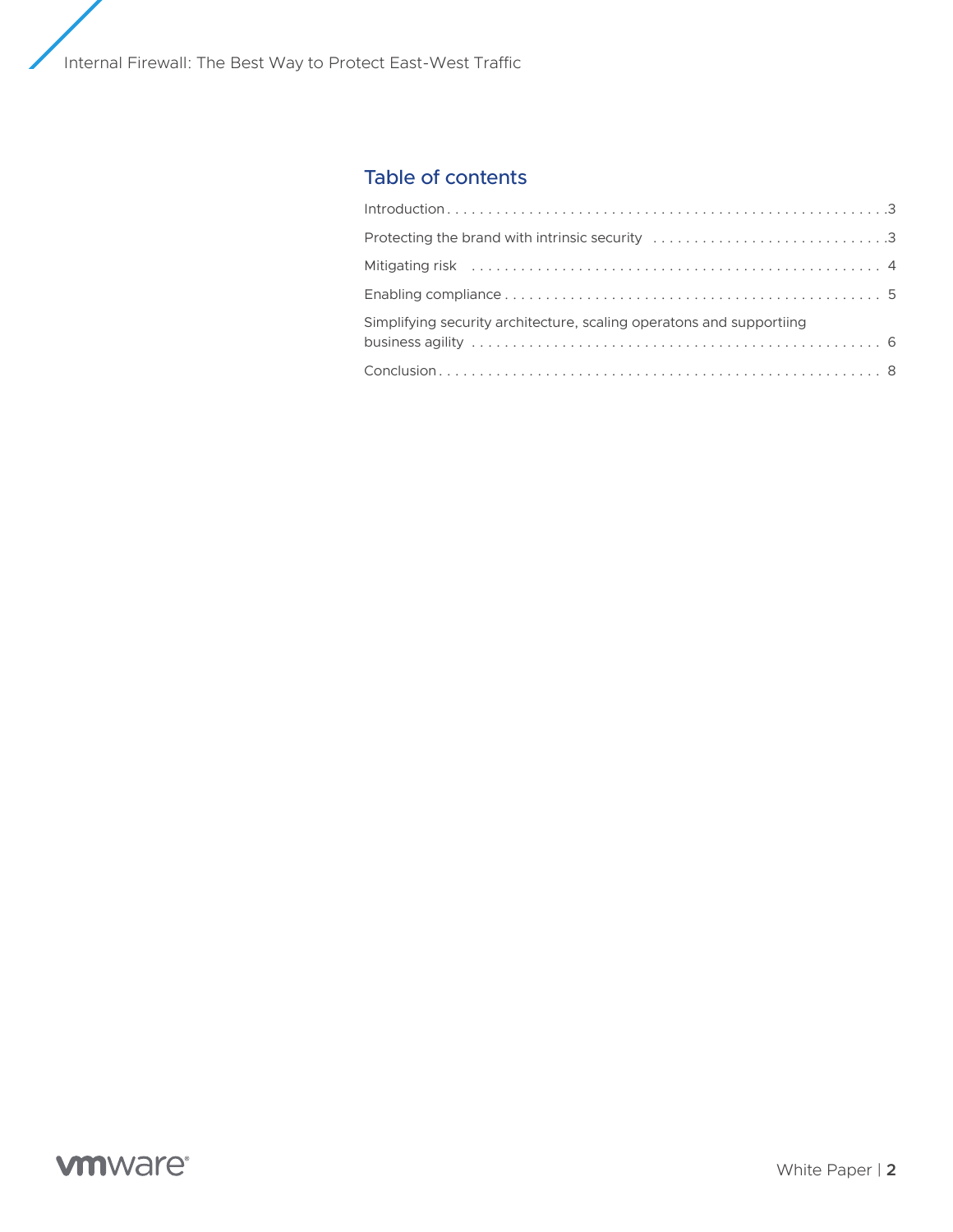### <span id="page-2-0"></span>IT security professionals want application-centric, built-In, cross-platform security control1

- •Approximately half are managing more than 20 agents.
- •60 percent prefer built-in security controls over agent-based solutions.
- 70 percent agree security controls should be built in to the hypervisor.

## Introduction

Even in the best of times, chief information security officers (CISOs) and their teams face numerous challenges in protecting the brand, the business and sensitive data against ever-changing threats—all with finite and constrained resources. Today, those challenges are more extreme than ever. In a rapidly changing world, CISOs need a way to defend the growing number of dynamic workloads and increasing internal network traffic against cyberattacks.

Traditional security approaches are not the answer. Bolted-on security solutions can't deliver the scalability, flexibility and cost effectiveness needed by today's security teams. Instead, enterprises should insist o[n intrinsic security—](https://www.vmware.com/security.html)security built in to the infrastructure, distributed and application aware.

This white paper explains why intrinsic security, in the form of a Distributed firewall, is essential for protecting the brand. It highlights three examples of how VMware customers use the [VMware Distributed Firewall](https://www.vmware.com/security/internal-firewall.html) to mitigate risk, comply with policies and standards, and improve agility while scaling seamlessly and cost effectively along with the business. The Distributed Firewall is a distributed, scale-out [internal firewall](https://www.vmware.com/security/internal-firewall.html) that protects all east-west traffic with security that's intrinsic to the infrastructure, radically simplifying the deployment model.

## Protecting the brand with intrinsic security

CISOs aren't the only ones dealing with the pressures of rapid change. Software engineering teams are tasked with continuous innovation and expected to deliver new features and new code deployments weekly or even daily. To achieve this level of agility, application architectures shift from a monolithic approach (where changes require redeploying the entire application) to a distributed one (where changes can be made quickly to small, independent services without having to redeploy the entire system). In a distributed architecture, each application becomes a network unto itself, with communication in the form of network traffic between different workloads and microservices.

Network security controls invented in the era of monolithic applications or even three-tier applications are no longer adequate to protect present-day application infrastructure. Traditional security controls lack awareness of intra-application traffic flows. As application infrastructures evolved, security teams added more security tools to try to protect dynamic workloads, which led to tool sprawl, higher total cost of ownership, operational complexity and the need to trade necessary security controls for speed to market when it came to new capabilities.

For all these reasons, security organizations began adopting a far more effective approach to securing workloads and sensitive data: intrinsic security. Built in to the IT architecture instead of being bolted on, intrinsic security is distributed, application aware and simple to operate.

<sup>1.</sup> Forrester Consulting. "To Enable Zero Trust, Rethink Your Firewall Strategy." February 2020.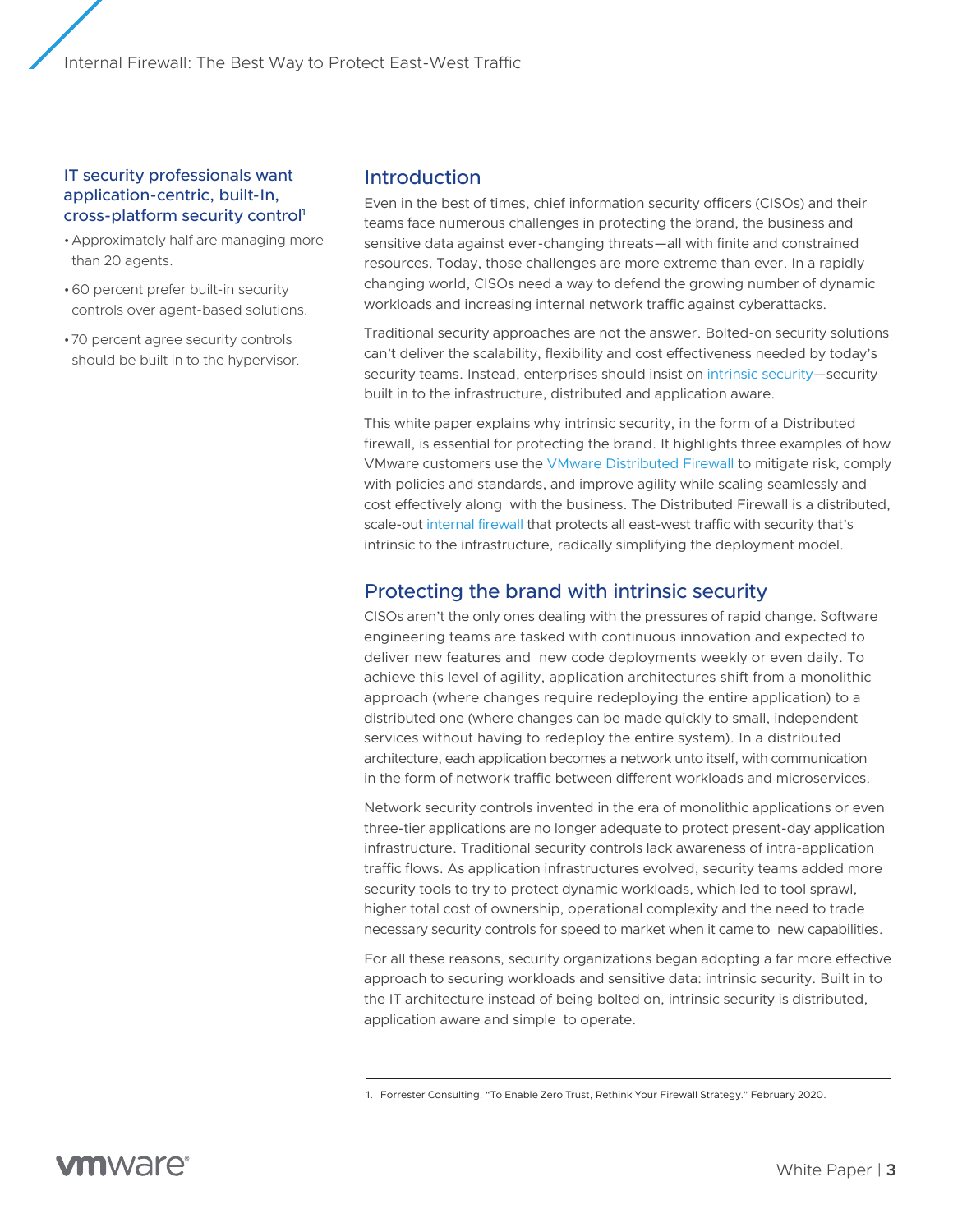#### <span id="page-3-0"></span>Further reading

To learn more about the challenges of traditional network security controls for protecting modern workloads, read [Five Critical Requirements for Internal](https://www.vmware.com/learn/492966_REG.html)  [Firewalling in the Data Center.](https://www.vmware.com/learn/492966_REG.html)

An [internal firewall](https://www.vmware.com/security/internal-firewall.html) with intrinsic security, like that from VMware, protects workloads while eliminating the complexity and expense of multiple, bolted-on security solutions. The VMware Distributed Firewall—which includes a distributed firewall, an intrusion detection system and [intrusion prevention](https://www.vmware.com/products/nsx-distributed-ids-ips.html)  [system \(IDS/IPS\),](https://www.vmware.com/products/nsx-distributed-ids-ips.html) and deep analytics through VMware NSX® Intelligence<sup>™</sup> (see Figure 1)—improves the security of today's modern workloads. It helps CISOs and their teams protect the brand, the business and sensitive data against cyberthreats by mitigating risk with an intrinsic security approach that enables compliance, and simplifies and scales operations cost effectively and without compromising security.



**FIGURE 1:** The VMware Distributed Firewall.

## Mitigating risk

The traditional castle-and-moat perimeter security model is inadequate for protecting modern IT environments. Instead, new approaches such as zero trust call for monitoring and protecting traffic within the data center on the principle that no traffic should be trusted until policy proves otherwise.

[Micro-segmentation](https://www.vmware.com/solutions/micro-segmentation.html) is one of the core concepts within the zero-trust model. It involves isolating workloads from each other and securing each of them individually. For organizations with large numbers of applications and workloads, segmentation is often implemented incrementally, starting with macro-segmentation of specific environments (such as development from production), then with microsegmentation of the virtual desktop infrastructure or other single application environments, and finally with micro-segmentation of all applications.

An internal firewall is the most efficient and effective way to deploy network segmentation in support of a zero-trust approach because the firewall can:

• Analyze every packet and workload in east-west (internal) traffic to detect and block threats.

# mware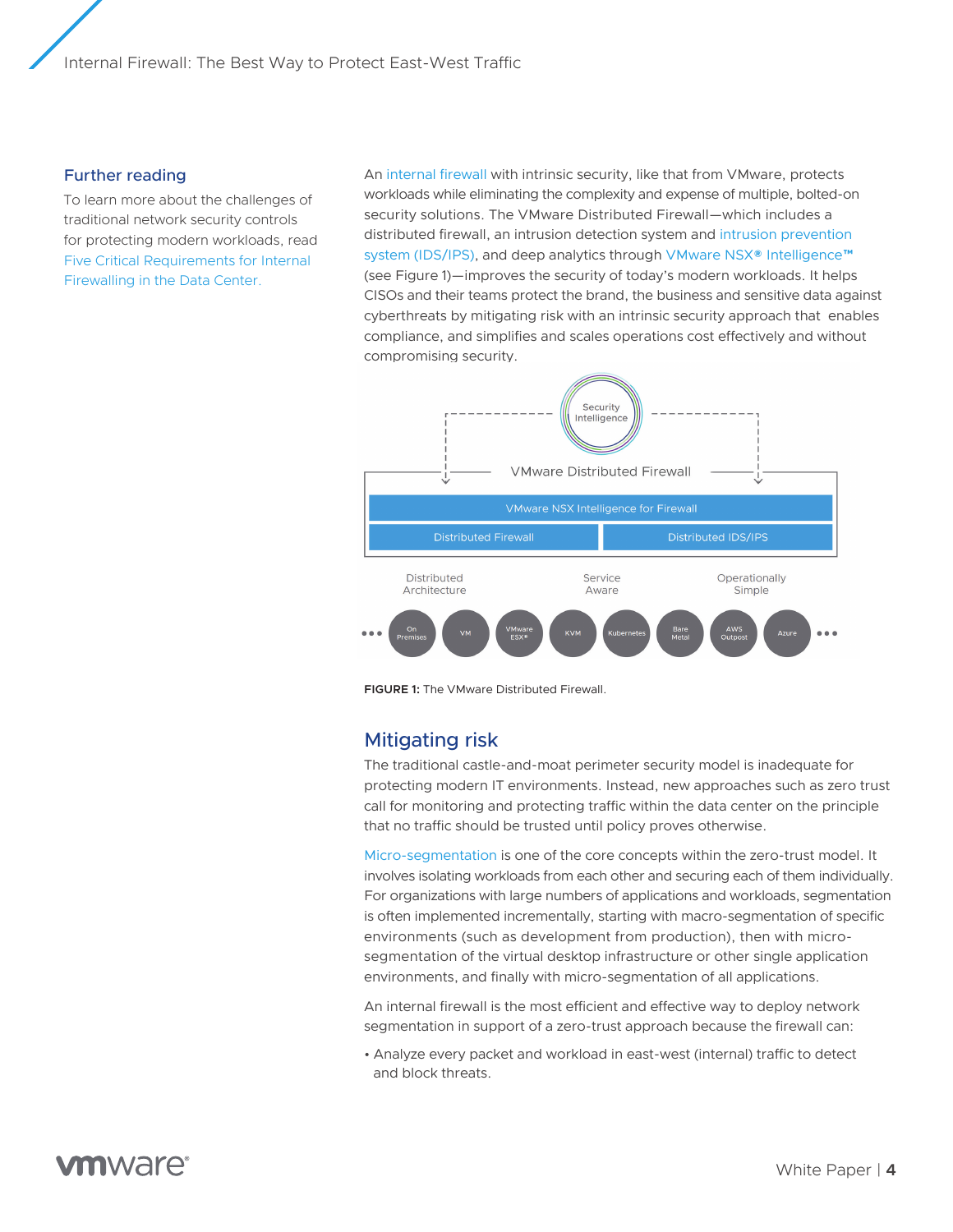- <span id="page-4-0"></span>• Use deep application awareness and visibility alongside detailed identification of application topology to monitor all traffic flows.
- Provide granular control at the service level with automated policy recommendations.

### Customer experience: Deploying micro-segmentation in a financial institution

A large financial institution that offers banking and other financial services to more than 30,000 customers and manages more than \$800 million in assets wanted to move to a zero-trust security model to better protect customers' personal and financial information. The CIO made the decision that all traffic, including all east-west (internal) traffic, would be secured. To effectively adopt zero trust, the financial institution needed a way to:

- Easily segment applications to prevent the lateral movement of threats.
- Minimize the expense and burden of a zero-trust deployment on the five-person security operations team.
- Accommodate potential future use cases, such as edge services and multi-cloud environments.

The financial institution chose the [VMware Distributed Firewall](https://www.vmware.com/security/internal-firewall.html) to enable [micro-segmentation](https://www.vmware.com/solutions/micro-segmentation.html) of all applications to block lateral movement of cyberattackers. In a matter of weeks, the security operations team went from planning to production with its first micro-segmented application. In a few months' time, the team discovered and secured all applications within the data center.

Using the Distributed Firewall, the security operations team was able to implement zero trust quickly throughout the entire environment while keeping costs low by automating network and security configurations. Standardizing on the Distributed Firewall allowed the financial institution to remove multiple legacy tools, use a single pane of glass for security management and significantly improve the IT team's operational efficiency while mitigating risk.

## Enabling compliance

Not only do companies need to comply with all applicable laws, rules and regulations, but many organizations also have internal rules, policies and procedures that must be followed. Whether it's a mandate—such as the Health Insurance Portability and Accountability Act (HIPAA), the Payment Card Industry Data Security Standard (PCI DSS) or the Sarbanes-Oxley Act (SOX)—or internal rules and regulations, CISOs and their teams have to implement and enforce compliance requirements.

Meeting compliance requirements necessitates the ability to create and propagate specific security policies to all relevant workloads, and track traffic flows to and from sensitive applications. An [internal firewall](https://www.vmware.com/security/internal-firewall.html) eases the cost, complexity and effort of compliance while fulfilling security requirements by: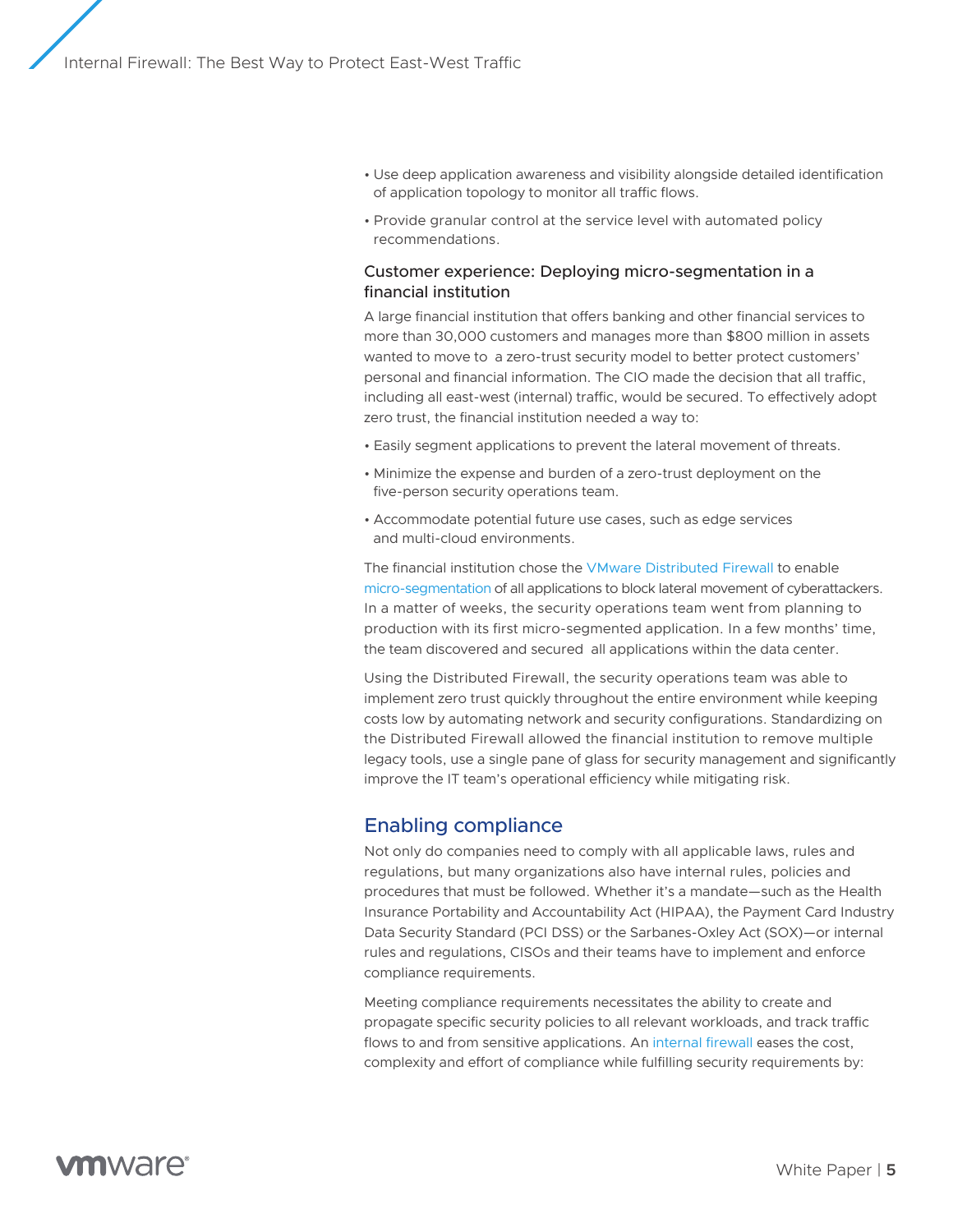- <span id="page-5-0"></span>• Tracking and inspecting all traffic to and from sensitive applications to eliminate blind spots
- Streamlining the creation and customization of multiple, virtual security zones for sensitive applications
- Automatically creating, distributing, moving and decommissioning policies according to each sensitive workload's lifecycle

### Customer experience: Securing electronic health records for regulatory compliance

To comply with HIPAA, a large health system with thousands of physicians and nurses needed to implement and enforce fine-grain access controls to protect patient data within its electronic health record (EHR) system. Traditional, hardware-based firewalls would not be able to scale to accommodate the rules required and would create management complexity as rules needed to be changed.

If the health system used its perimeter firewall as an internal firewall, the health system would need to manually create new security policies and modify them whenever a workload was moved or decommissioned, which could lead to potential configuration errors and take time away from other security efforts.

With the [VMware Distributed Firewall](https://www.vmware.com/security/internal-firewall.html), the health system moved from design to production in just six weeks. The security team used the internal firewall from VMware to segment and protect the EHR system with granular security policies automatically propagated to all relevant workloads. The internal firewall now tracks all traffic flows to and from the EHR.

After deployment, the health system experienced a ransomware attack but, because each of the subcomponents of the EHR application was secured by the Distributed Firewall, the system blocked the lateral movement of the threat into the EHR environment. The EHR application and sensitive patient records remained protected from and unaffected by the attack.

## Simplifying security architecture, scaling operations and supporting business agility

As more monolithic applications are replaced with or rearchitected into distributed applications, the number of workloads and the volume of traffic between those workloads has increased exponentially. Security teams need a way to keep up with the speed of development and the pace of the business. To gain this agility, internal firewalls must be easily scalable and simple to manage to efficiently protect the growing number of workloads—and the brand.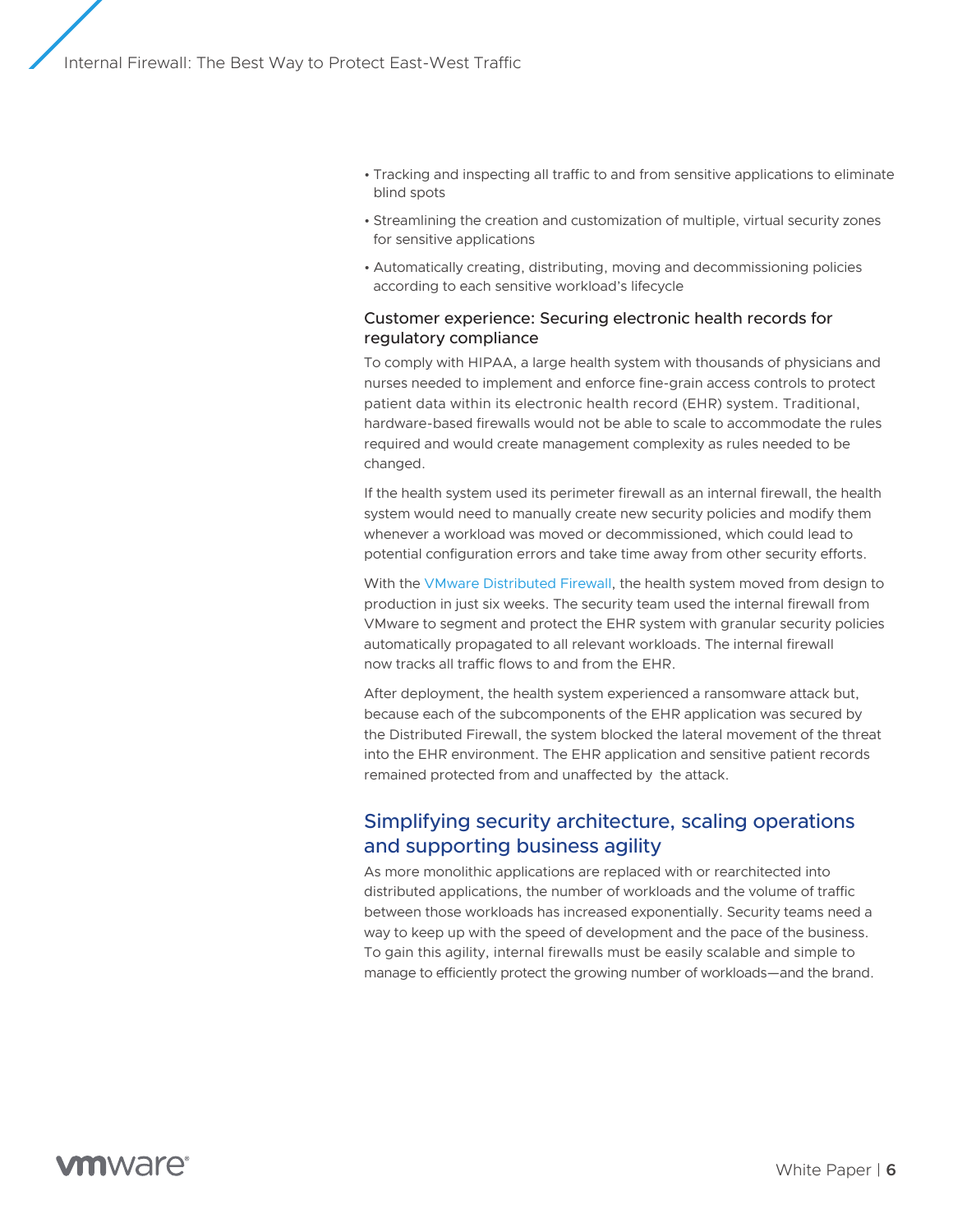#### CAPEX savings

By implementing the VMware Distributed Firewall, enterprise customers could see a reduction of up to 60 percent in the number of traditional firewalls required.2

When used to monitor internal traffic, traditional perimeter firewalls limit scalability because they force the traffic to be hair-pinned through a centralized appliance. In addition to causing performance bottlenecks and latency issues, traditional firewalls create further complexity because they don't easily support the creation and management of security groups for network segmentation. Implementing policies such as those needed to secure complex, modern applications can require thousands of rules using a traditional firewall.

To simplify operations while scaling seamlessly and cost effectively as they support change and growth in the distributed application environment, security operations teams need an internal firewall that can:

- Support virtual security zones (network segments) without enormous cost and constraint on traffic volume and policies.
- Automatically manage security policies across the lifecycle of thousands of hosts and workloads.
- Reduce capital expenditures by replacing multiple discrete appliances.

#### Customer experience: Replacing hundreds of appliances

To protect a business-critical, consumer-facing mobile application, a global telecommunications company with 400 million users in more than a dozen countries needed to segment and secure large amounts of network traffic on its in-house infrastructure. The company's hardware-based firewall could not scale to protect all workloads and traffic across dev/test, production and demilitarized zones.

Because the traffic was hair-pinned to and from the firewall appliances, the company experienced performance issues during traffic spikes when new versions of the application were released. The traditional firewall also did not have enough capacity in its rule tables to support all the rules required to protect the application's complex back-end infrastructure.

The telecommunications company is replacing more than 200 firewall appliances with the VMware Distributed Firewall, giving it a single firewall model and management console for the entire infrastructure. VMware simplifies operations for the company and eliminates performance bottlenecks. Within the Distributed Firewall, security tags simplify management of firewall rules by allowing policies to be expressed using tags rather than an IP address. This gives the company greater agility and speed for adding new workloads, and moving or decommissioning existing ones.

<sup>2.</sup> VMware. Internal projection based on analysis of 192 customer ROI models using the Data Integrated Customer Engagement (DICE) business case tool. January 2020.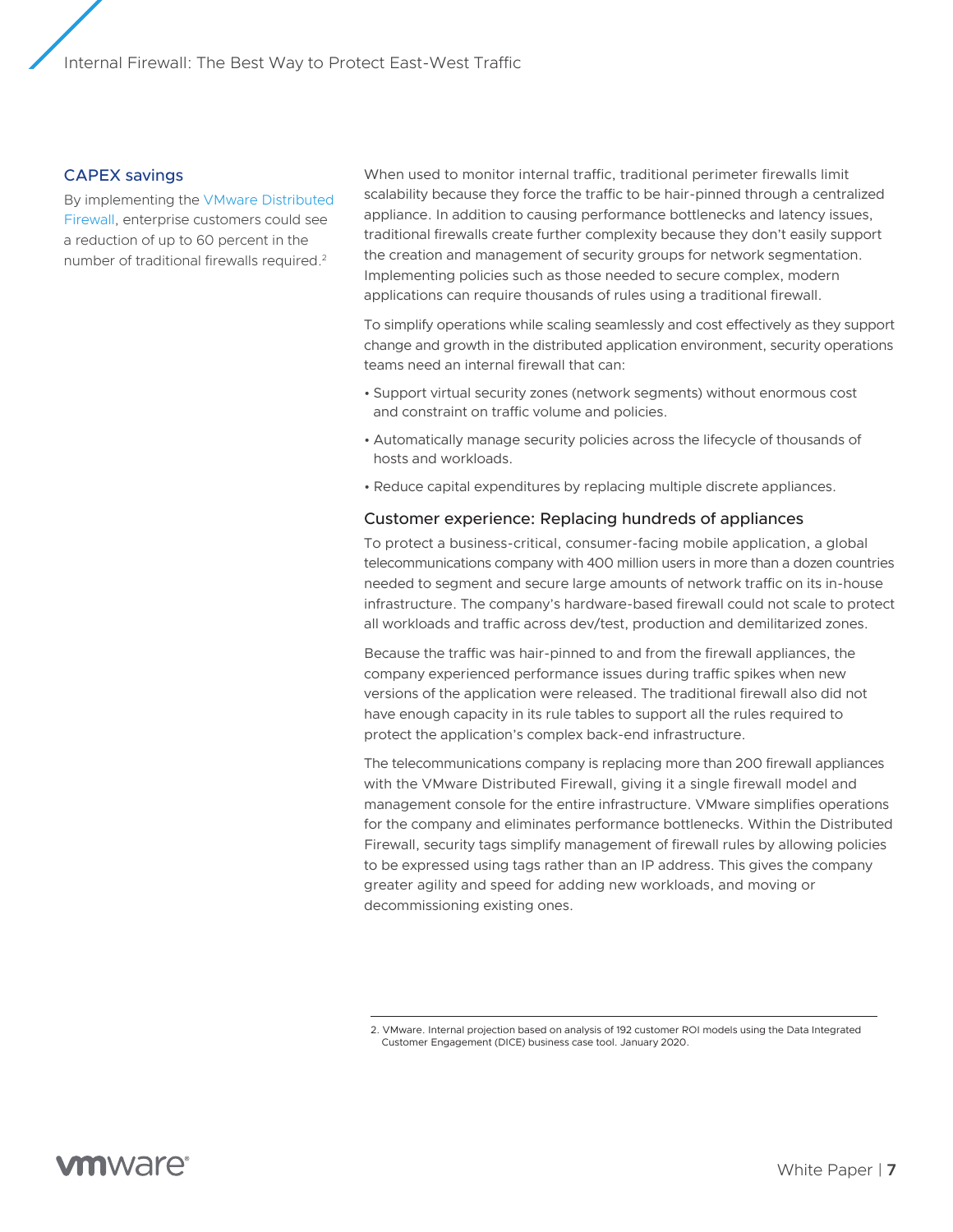## <span id="page-7-0"></span>**Conclusion**

Savvy CISOs across many industries have already discovered they can dramatically reduce cost and complexity, and improve scalability, when securing internal workloads and traffic by implementing an [internal firewall.](https://www.vmware.com/security/internal-firewall.html) Instead of relying on traditional, bolted-on security solutions, these organizations turn to [intrinsic](https://www.vmware.com/security.html)  [security](https://www.vmware.com/security.html)—built in, distributed and application-aware—to protect the brand.

With the VMware Distributed Firewall, companies gain a distributed, scale-out internal firewall that protects all east-west traffic to mitigate risk and enable compliance. By reinventing the internal firewall deployment model, the Distributed Firewall simplifies operations with security that's intrinsic to the infrastructure.

# **vm**ware<sup>®</sup>